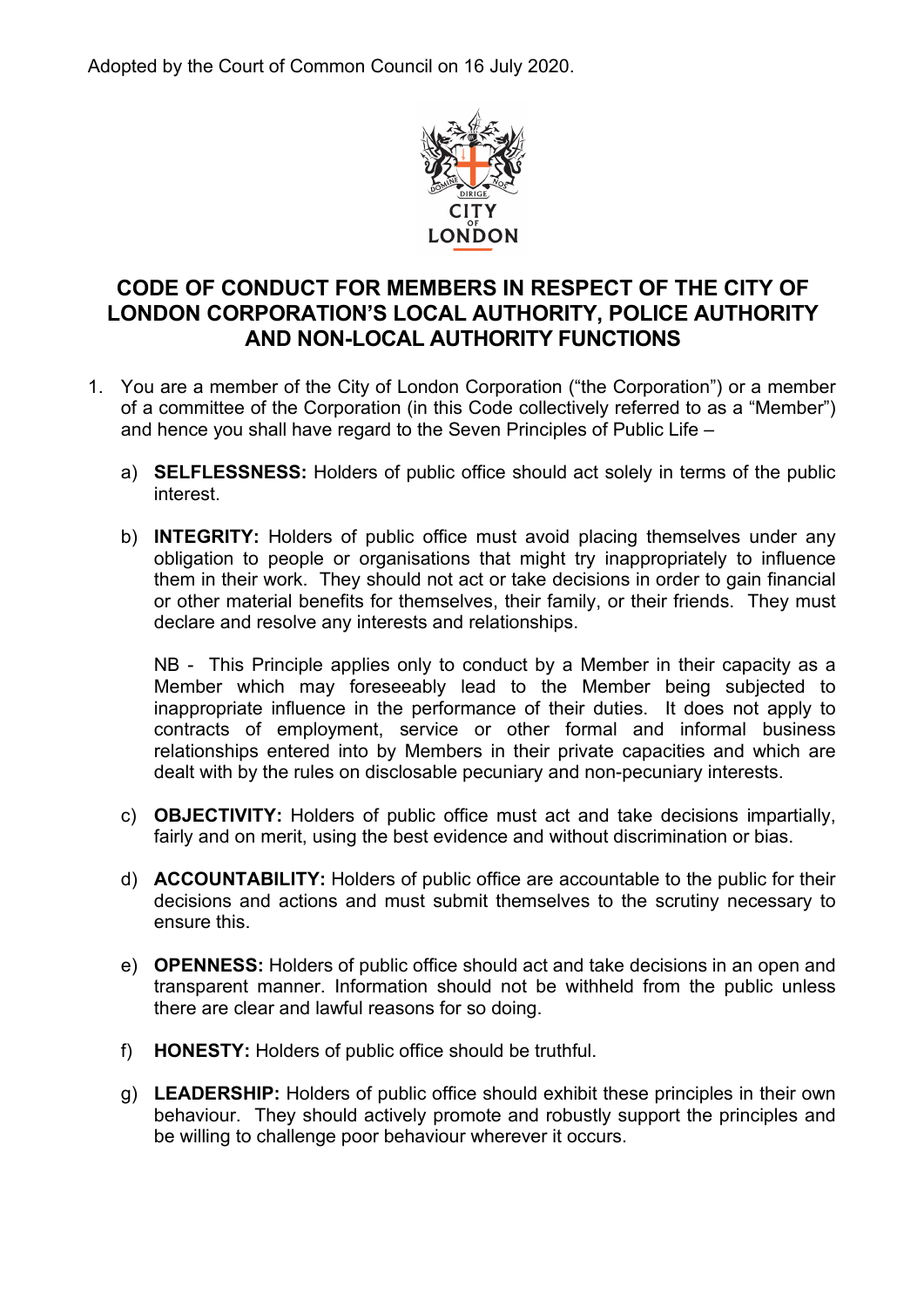- 2. As a Member your conduct shall in particular address the Seven Principles of Public Life by:
	- a) Championing the public interest, taking into account the needs of your constituents, including those that did not vote for you, and the community as a whole.
	- b) Dealing with representations or enquiries from residents, City voters, members of our communities and visitors fairly, appropriately and impartially.
	- c) Not allowing other pressures, including the financial interests of yourself or others connected to you, to deter you from pursuing constituents' casework, the interests of the Corporation or the good governance of the Corporation in a proper manner.
	- d) Exercising independent judgement and not compromising your position by allowing individuals or organisations to improperly influence you in the performance of your official duties by means of any financial or other obligations.
	- e) Listening to the interests of all parties, including relevant advice from statutory and other professional officers, taking all relevant information into consideration, remaining objective and making decisions on merit.
	- f) Being accountable for your decisions and co-operating when scrutinised internally and externally, including by constituents.
	- g) Contributing to making the Corporation's decision-making processes as open and transparent as possible to enable constituents to understand the reasoning behind those decisions and to be informed when holding you and other Members to account, and not seeking to prevent any person from obtaining information that they are entitled to by law.
	- h) Restricting access to information when the wider public interest or the law requires it, and not disclosing confidential information, unless you are entitled to by law – refer to the Monitoring Officer if you are unsure.
	- i) Behaving in accordance with all of the Corporation's legal obligations, alongside any requirements contained within the Corporation's policies, protocols or procedures, including on the use of the Corporation's resources.
	- j) Ensuring that, when using or authorising the use by others of the resources of the Corporation, such resources are not used improperly for political purposes (including party political purposes) and having regard to any applicable Local Authority Code of Publicity made under the Local Government Act 1986.
	- k) Valuing your colleagues and officers of the Corporation and engaging with them in an appropriate manner and one that underpins the mutual respect that is essential to good local governance.
	- l) Always treating people with respect, including the organisations and constituents that you engage with and those that you work alongside, and not bullying,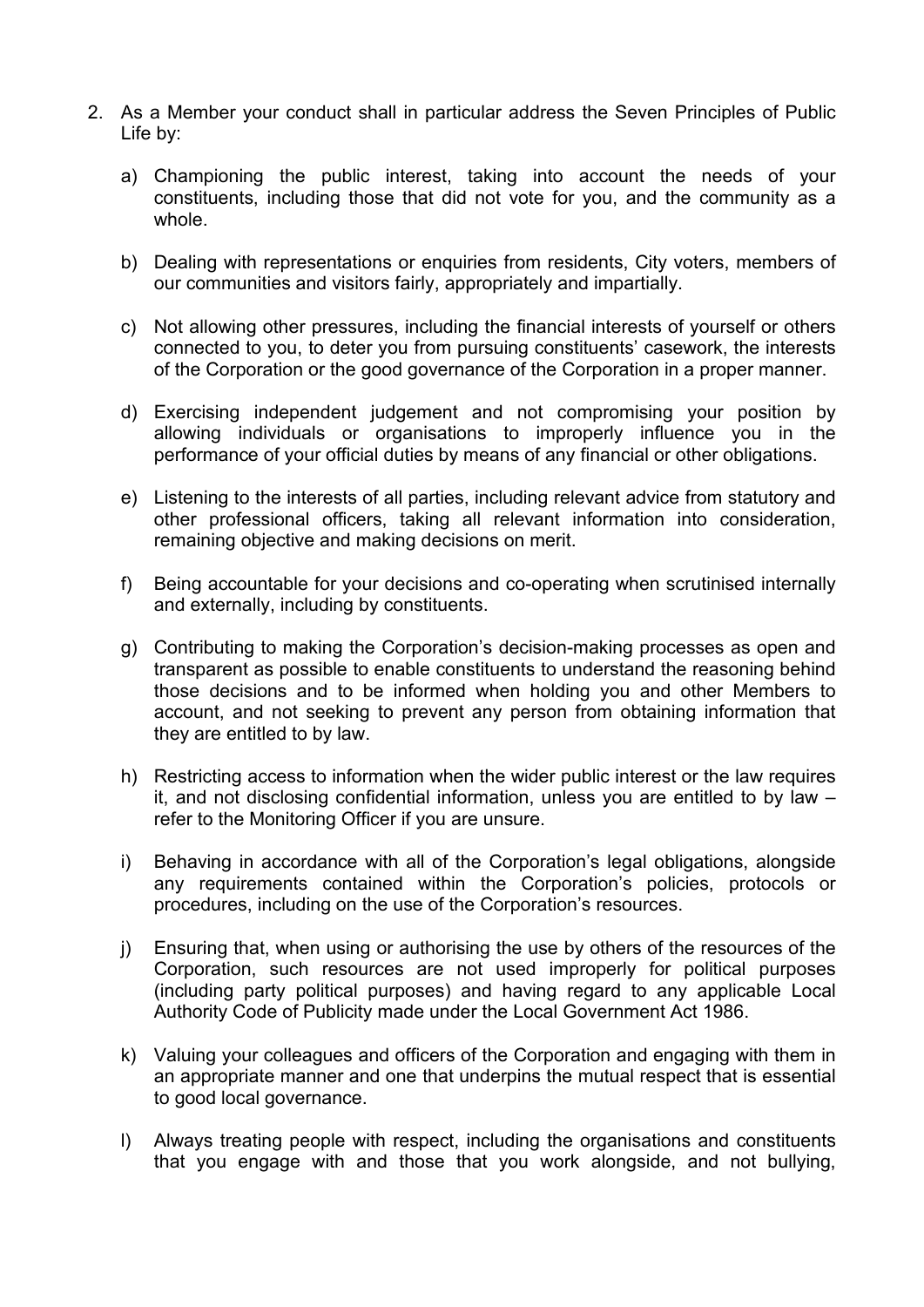harassing (including sexually harassing), intimidating or attempting to intimidate any person. (See Appendix 1 for definitions of bullying and harassment.)

- m) Not doing anything which could reasonably be regarded as bringing your office or authority into disrepute.
- n) Upholding the Corporation's obligations under the Equality Act 2010 by promoting equality, and not discriminating unlawfully against any person on the grounds of race, gender, disability, religion or belief, sexual orientation or age. The Corporation has adopted the International Holocaust Remembrance Alliance definition of antisemitism (see Appendix 2).
- o) Registering and declaring any private interests, both pecuniary and non-pecuniary, that relate to your public duties in a manner conforming with the procedures set out below.
- p) Providing leadership through behaving in accordance with these principles when championing the interests of constituents with other organisations as well as within the Corporation.

## **Registering and declaring pecuniary and non-pecuniary interests**

- 3. You must, within 28 days of taking office as a Member, notify the Town Clerk (on behalf of the Corporation's Monitoring Officer) of any disclosable pecuniary interest as defined by regulations made by the Secretary of State, where the pecuniary interest is yours, your spouse's or civil partner's, or is the pecuniary interest of somebody with whom you are living with as a husband or wife, or as if you were civil partners, together with any non-pecuniary interests of yours described in paragraph 7 below and thereafter maintain an up to date register of any such interests.
- 4. The Relevant Authorities (Disclosable Pecuniary Interests) Regulations 2012 (Appendix 3) currently define disclosable pecuniary interests under the following categories:
	- a) Employment, office, trade, profession or vocation
	- b) Sponsorship
	- c) Contracts
	- d) Land
	- e) Licences
	- f) Corporate tenancies
	- g) Securities
- 5. Where you believe you have a sensitive interest<sup>1</sup>, you should apply to the Monitoring Officer (via the Town Clerk) for exemption from the requirement that details of the interest be published and made available for inspection.

 $<sup>1</sup>$  A 'sensitive interest' is described in the Localism Act 2011 as a member or co-opted member of an</sup> authority having an interest, and the nature of the interest being such that the member or co-opted member, and the authority's monitoring officer, consider that disclosure of the details of the interest could lead to the member or co-opted member, or a person connected with the member or co-opted member, being subject to violence or intimidation.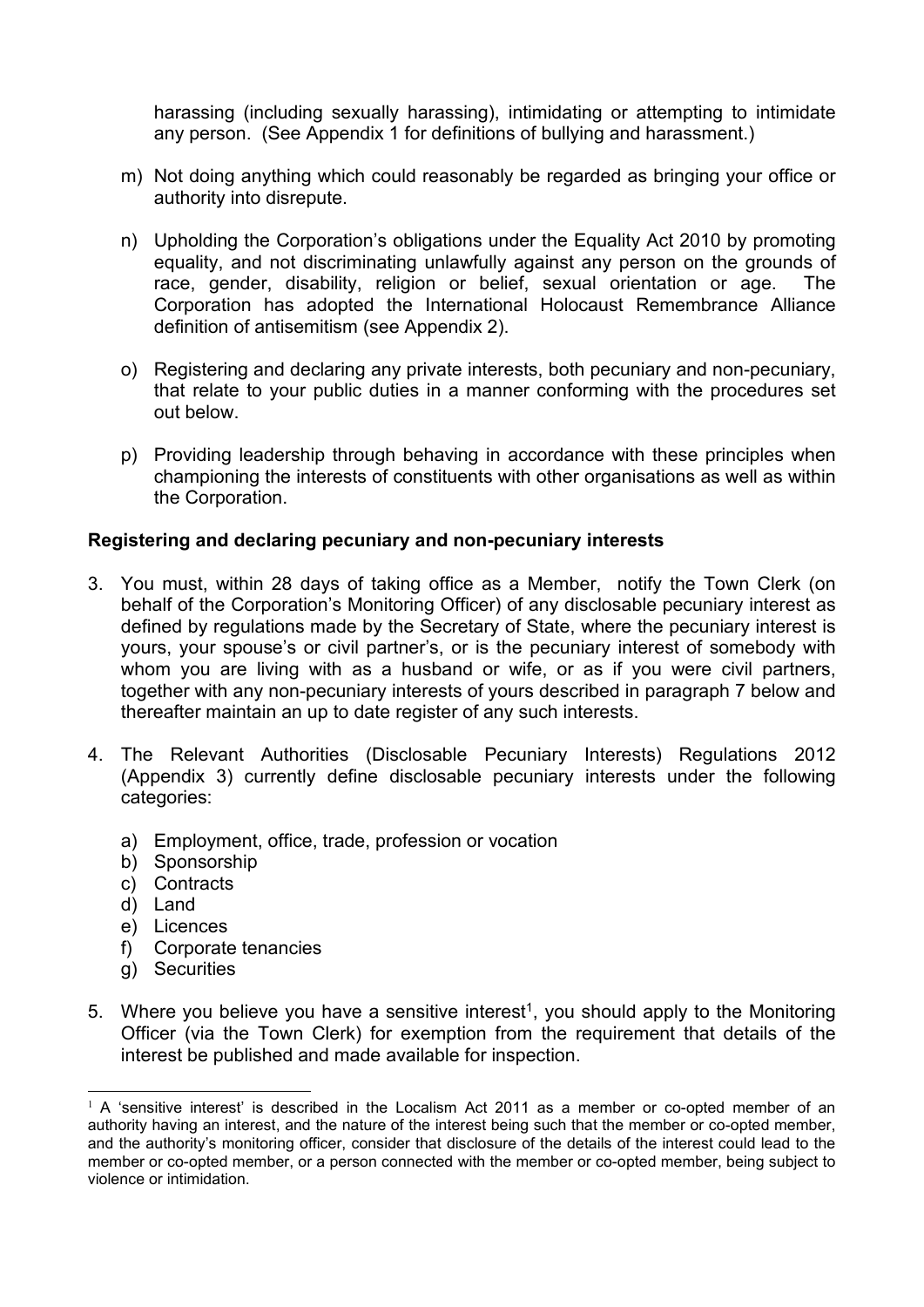- 6. In addition, you must, within 28 days of taking office as a Member, and thereafter on an ongoing basis, notify the Corporation's Monitoring Officer (via the Town Clerk) of any other pecuniary or non-pecuniary interest which you consider should be included on your Members' Declaration form if you are to fulfil your duty to act in conformity with the Seven Principles of Public Life.
- 7. In any event you are required to disclose your membership of any:
	- (a) Management board or similar organ of any charity or body directed to a charitable purpose (e.g. a trustee or director) but excluding any charity or other such body administered by the Corporation
	- (b) Club or Society active in the City of London or which relates to any functions of the **Corporation**
	- (c) Fraternal or Sororal Societies
	- (d) Livery Company, City Company without Livery, Guild or Company seeking Livery
	- (e) Political Party
	- (f) Organisation, one of whose principal purposes includes the influence of public opinion or policy, and which is likely to seek to affect the policy of the Corporation or which may have an impact on its services or stakeholders
	- (g) Professional Association
	- (h) Trade Association
	- (i) Trade Union
	- (j) Management board or similar organ of any organisation not falling within paragraph 3 or sub-paragraphs (a)-(i) above.
- 8. You must also notify the Corporation's Monitoring Officer (via the Town Clerk) of any gift or hospitality received by you as a Member with a value of £100 or more, or multiple gifts and/or instances of hospitality with a cumulative value of £200 or more when received from a single donor within a rolling twelve month period. Such notification must be made within 28 days of receipt, or within 28 days of reaching the cumulative threshold, as appropriate.
- 9. Special provision shall be made for the Lord Mayor and other holders of special offices in relation to the registration of gifts and hospitality to be set out in Guidance to be issued by the Standards Committee.
- 10. Entries shall be retained in the register of gifts and hospitality for three years older entries will be removed.
- 11. If an interest has not been entered onto the Corporation's register, then the Member must disclose the interest to any meeting of the Corporation at which they are present, where they have a disclosable interest in any matter being considered and where the matter is not a 'sensitive interest'<sup>1</sup>
- 12. Following any disclosure of an interest not on the Corporation's register or the subject of pending notification2, you must notify the Monitoring Officer (via the Town Clerk) of the interest within 28 days beginning with the date of disclosure.

<sup>&</sup>lt;sup>2</sup> This is where an interest has been notified to the Monitoring Officer but has not yet been entered on the register.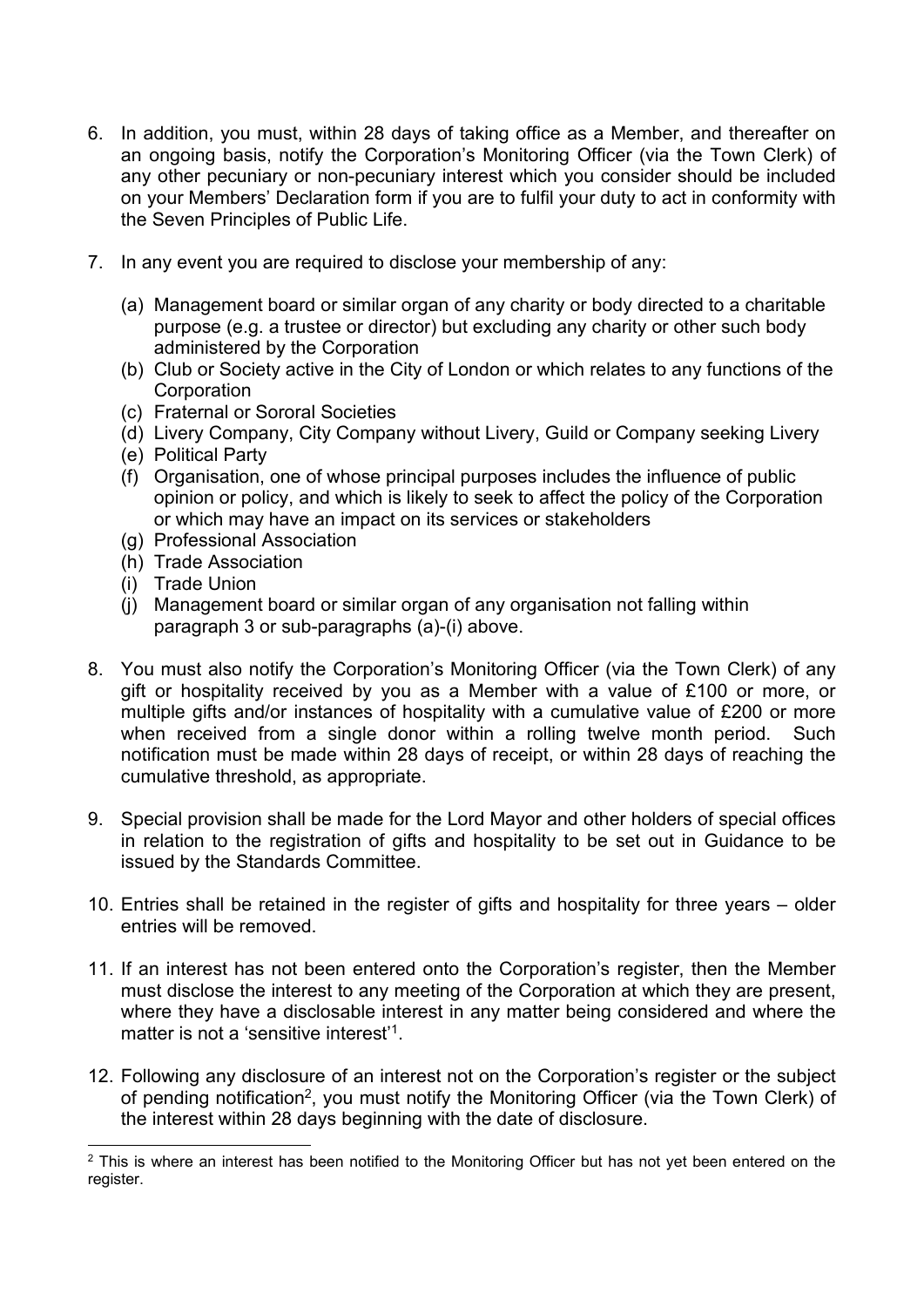- 13. Unless dispensation has been granted, you may not participate in any discussion of, vote on, or discharge any function related to any matter in which you have a pecuniary interest as defined by regulations made by the Secretary of State.
- 14. Your participation in any item of business:
	- a) in which you have any other interest; or
	- b) that affects a donor from whom you have received any gift or hospitality;

that is registered, or ought to be registered as set out above, will need to be considered by you on a case by case basis. You will only be expected to exclude yourself from speaking or voting in exceptional circumstances, for example where there is a real danger of bias.

15. If in doubt about any of the above matters you are encouraged to seek advice from the Town Clerk or the Corporation's Monitoring Officer.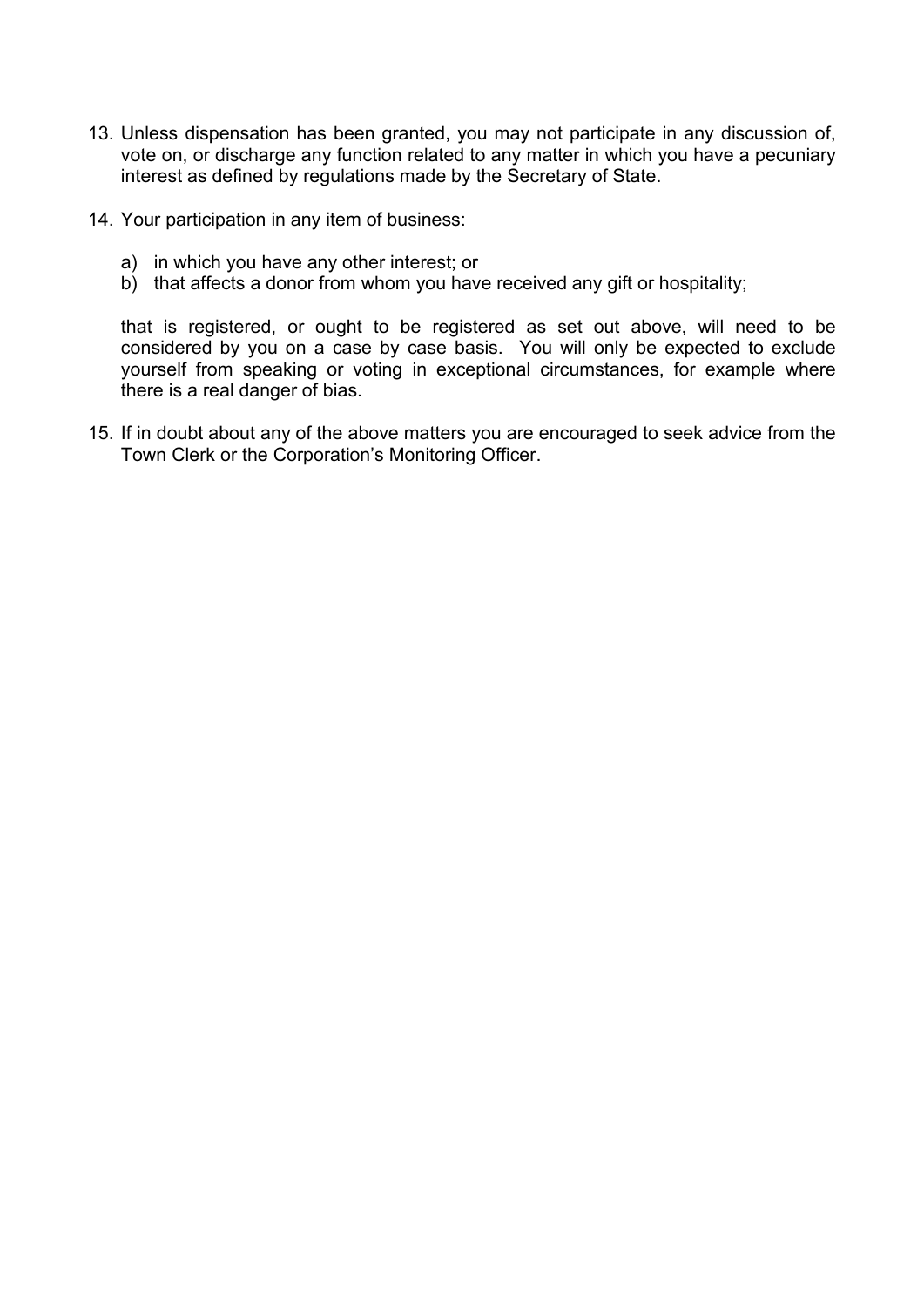## **Definition of Bullying**

Bullying may be characterised as: offensive, intimidating, malicious or insulting behaviour; or an abuse or misuse of power in a way that intends to undermine, humiliate, criticise unfairly or injure someone.

## **Definition of Harassment**

Harassment may be characterised as unwanted conduct which has the purpose or effect of violating an individual's dignity or creating an intimidating, hostile, degrading, humiliating or offensive environment for an individual.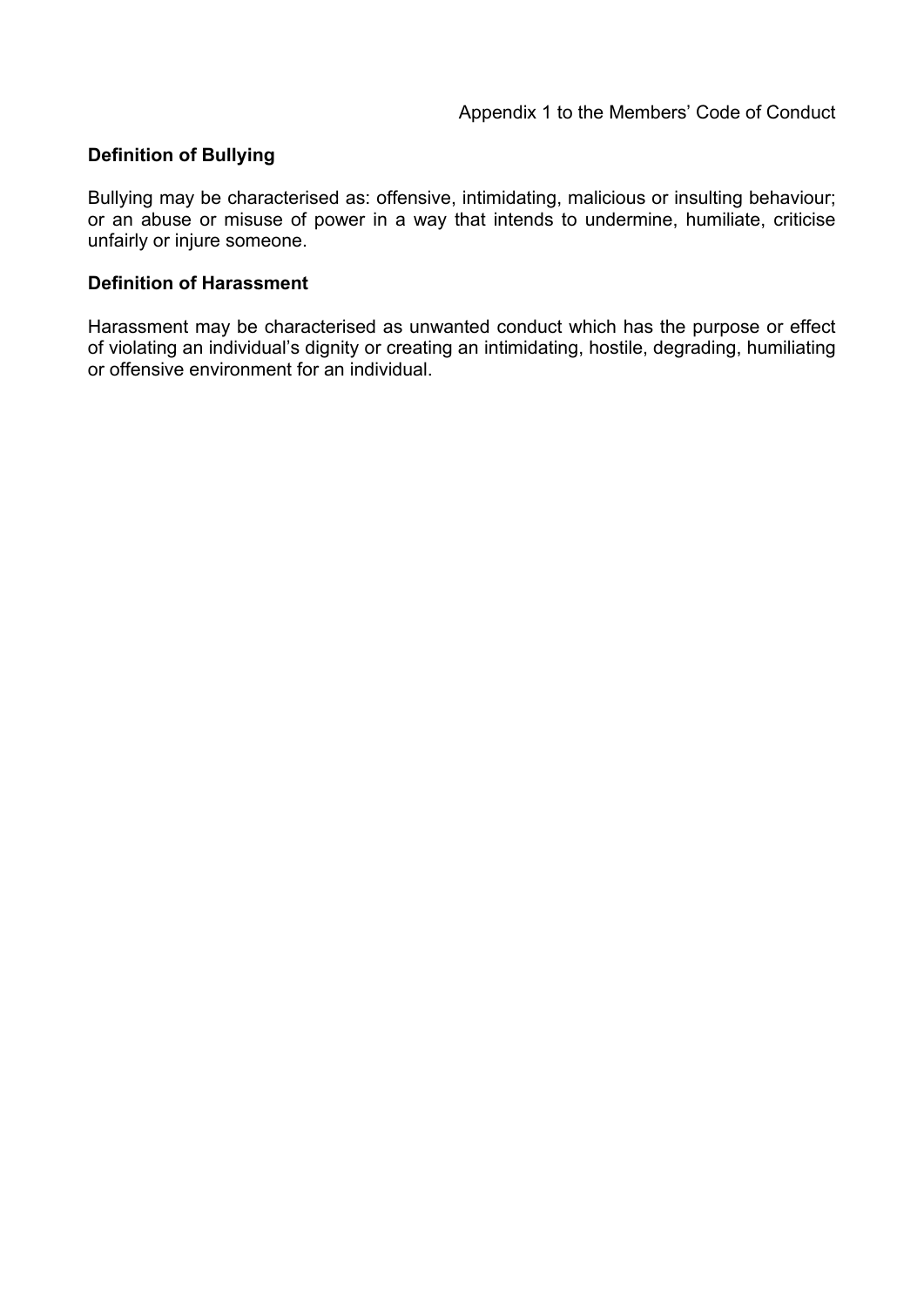## **IHRA Definition of Antisemitism**

"Antisemitism is a certain perception of Jews, which may be expressed as hatred toward Jews. Rhetorical and physical manifestations of antisemitism are directed toward Jewish or non-Jewish individuals and/or their property, toward Jewish community institutions and religious facilities."

## **IHRA Working Examples**

Manifestations might include the targeting of the state of Israel, conceived as a Jewish collectivity. However, criticism of Israel similar to that levelled against any other country cannot be regarded as antisemitic. Antisemitism frequently charges Jews with conspiring to harm humanity, and it is often used to blame Jews for "why things go wrong." It is expressed in speech, writing, visual forms and action, and employs sinister stereotypes and negative character traits.

Contemporary examples of antisemitism in public life, the media, schools, the workplace, and in the religious sphere could, taking into account the overall context, include, but are not limited to:

- Calling for, aiding, or justifying the killing or harming of Jews in the name of a radical ideology or an extremist view of religion.
- Making mendacious, dehumanizing, demonizing, or stereotypical allegations about Jews as such or the power of Jews as collective — such as, especially but not exclusively, the myth about a world Jewish conspiracy or of Jews controlling the media, economy, government or other societal institutions.
- Accusing Jews as a people of being responsible for real or imagined wrongdoing committed by a single Jewish person or group, or even for acts committed by non-Jews.
- Denying the fact, scope, mechanisms (e.g. gas chambers) or intentionality of the genocide of the Jewish people at the hands of National Socialist Germany and its supporters and accomplices during World War II (the Holocaust).
- Accusing the Jews as a people, or Israel as a state, of inventing or exaggerating the Holocaust.
- Accusing Jewish citizens of being more loyal to Israel, or to the alleged priorities of Jews worldwide, than to the interests of their own nations.
- Denying the Jewish people their right to self-determination, e.g., by claiming that the existence of a State of Israel is a racist endeavour.
- Applying double standards by requiring of it a behaviour not expected or demanded of any other democratic nation.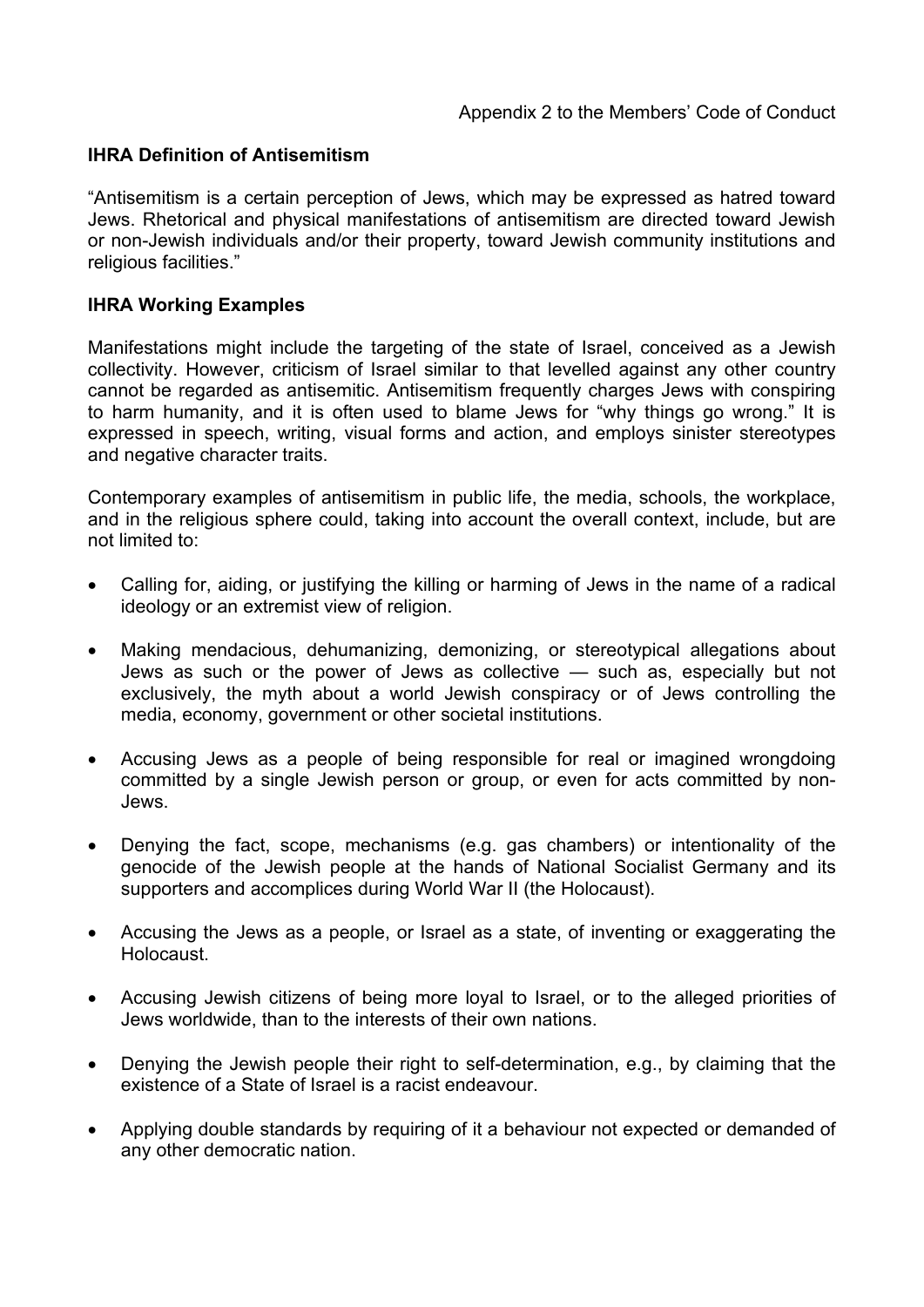- Using the symbols and images associated with classic antisemitism (e.g., claims of Jews killing Jesus or blood libel) to characterize Israel or Israelis.
- Drawing comparisons of contemporary Israeli policy to that of the Nazis.
- Holding Jews collectively responsible for actions of the state of Israel.

**Antisemitic acts are criminal** when they are so defined by law (for example, denial of the Holocaust or distribution of antisemitic materials in some countries).

**Criminal acts are antisemitic** when the targets of attacks, whether they are people or property – such as buildings, schools, places of worship and cemeteries – are selected because they are, or are perceived to be, Jewish or linked to Jews.

**Antisemitic discrimination** is the denial to Jews of opportunities or services available to others and is illegal in many countries.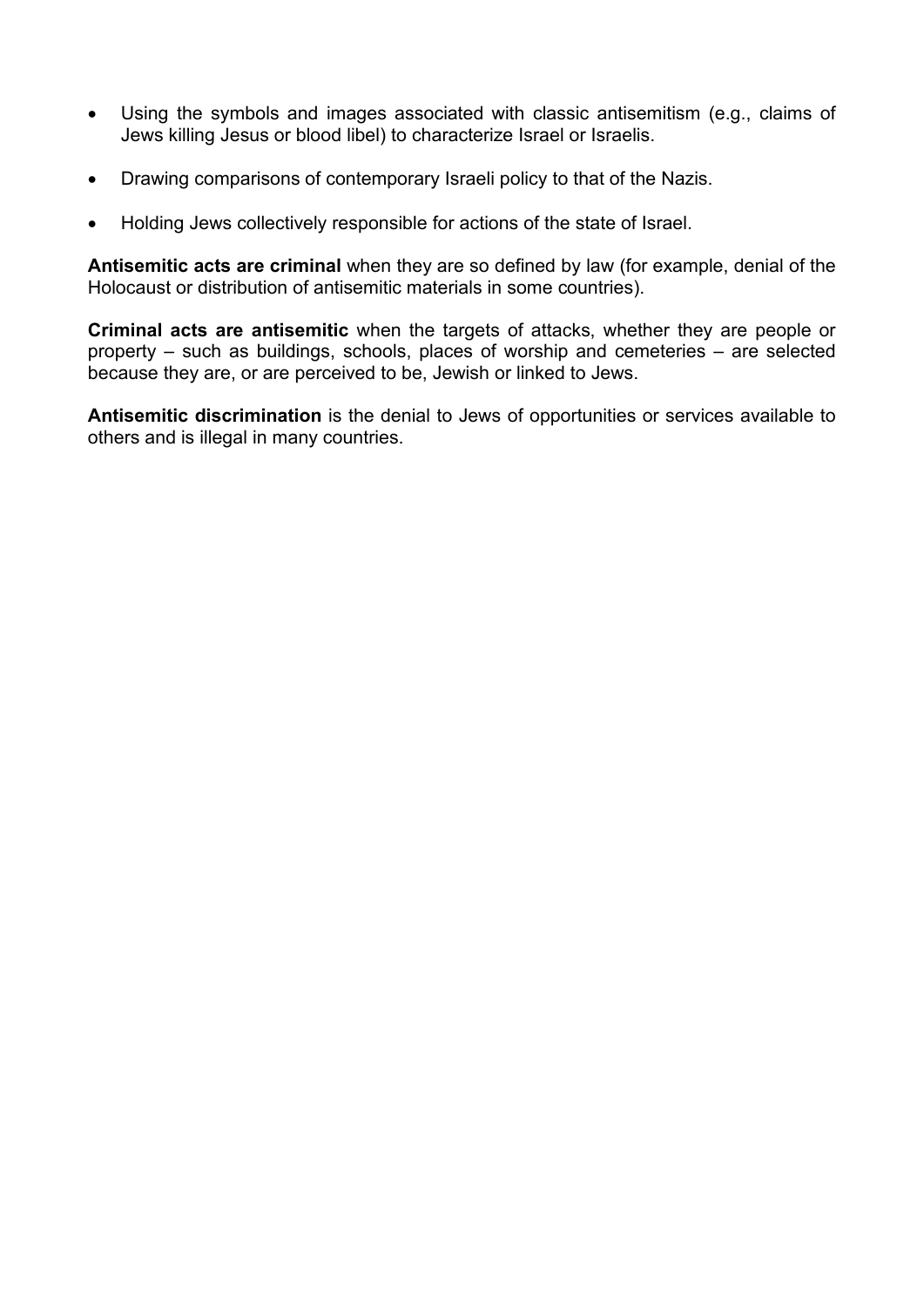### STATUTORY INSTRUMENTS

## **2012 No. 1464**

## **LOCAL GOVERNMENT, ENGLAND**

The Relevant Authorities (Disclosable Pecuniary Interests) Regulations 2012

| Made<br>$\sim$         | 6th June 2012        |
|------------------------|----------------------|
| Laid before Parliament | 8th June 2012        |
| Coming into force -    | <i>Ist July 2012</i> |

The Secretary of State, in exercise of the powers conferred by sections 30(3) and 235(2) of the Localism Act  $2011(^3)$ , makes the following Regulations.

#### **Citation, commencement and interpretation**

**1.**—(1) These Regulations may be cited as the Relevant Authorities (Disclosable Pecuniary Interests) Regulations 2012 and shall come into force on 1st July 2012.

(2) In these regulations—

"the Act" means the Localism Act 2011;

"body in which the relevant person has a beneficial interest" means a firm in which the relevant person is a partner or a body corporate of which the relevant person is a director, or in the securities of which the relevant person has a beneficial interest;

"director" includes a member of the committee of management of [a registered society within the meaning given by section 1(1) of the Co-operative and Community Benefit Societies Act 2014, other than a society registered as a credit union];

"land" excludes an easement, servitude, interest or right in or over land which does not carry with it a right for the relevant person (alone or jointly with another) to occupy the land or to receive income;

"M" means a member of a relevant authority;

"member" includes a co-opted member;

"relevant authority" means the authority of which M is a member;

"relevant period" means the period of 12 months ending with the day on which M gives a notification for the purposes of section  $30(1)$  or section  $31(7)$ , as the case may be, of the Act;

"relevant person" means M or any other person referred to in section  $30(3)(b)$  of the Act;

"securities" means shares, debentures, debenture stock, loan stock, bonds, units of a collective investment scheme within the meaning of the Financial Services and Markets Act 2000(4) and other securities of any description, other than money deposited with a building society.

#### **Specified pecuniary interests**

**2.**The pecuniary interests which are specified for the purposes of Chapter 7 of Part 1 of the Act are the interests specified in the second column of the Schedule to these Regulations.

Signed by authority of the Secretary of State for Communities and Local Government

*Grant Shapps* Minister of State 6th June 2012 Department for Communities and Local Government

 $\binom{3}{ }$ ) 2011 c.20.

 $($ <sup>4</sup> ) 2000 c. 8.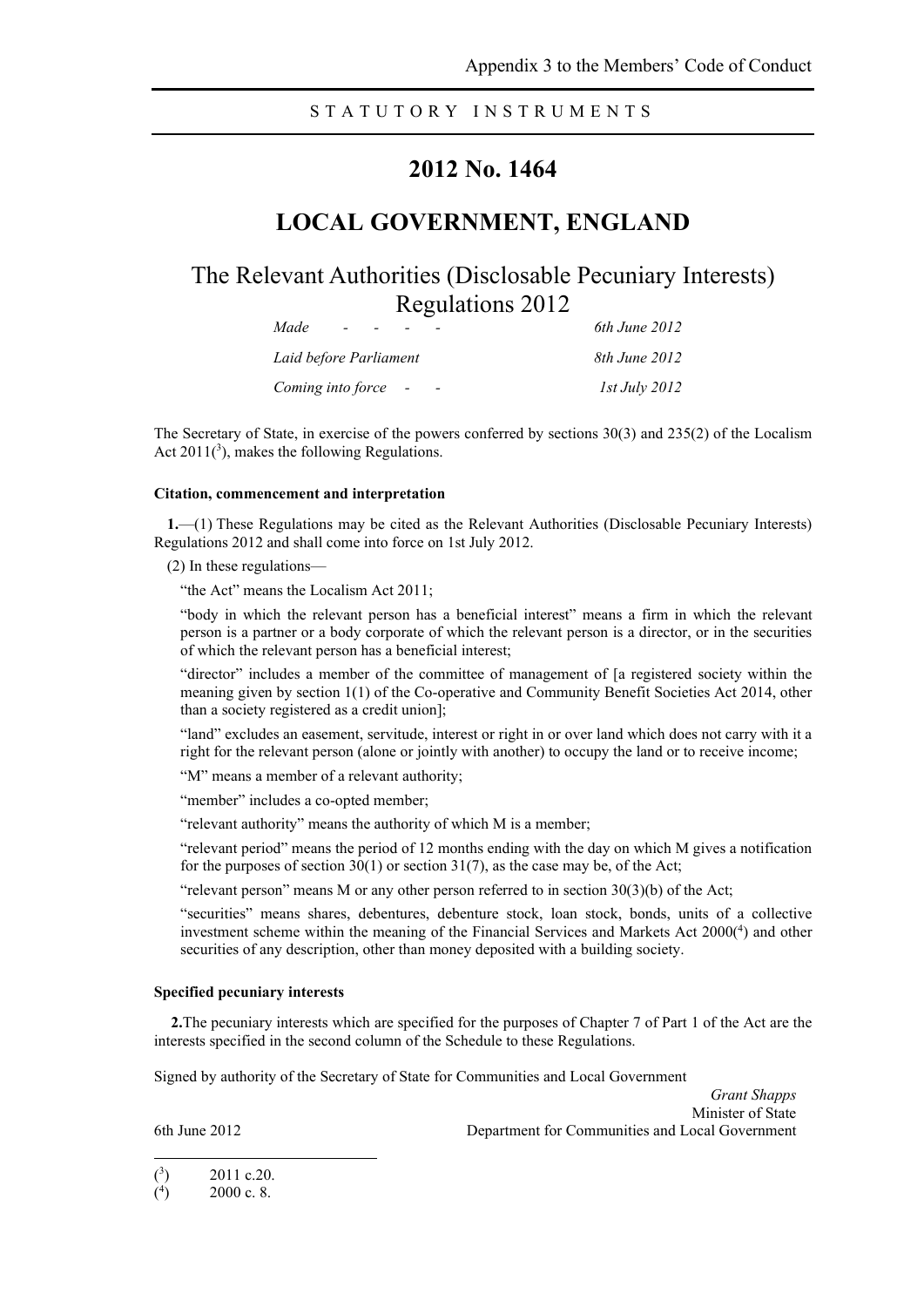| Subject                 |  |                           |           | Prescribed description                                                                                                                                                                                                                                                                                                                                                                                                                                                |
|-------------------------|--|---------------------------|-----------|-----------------------------------------------------------------------------------------------------------------------------------------------------------------------------------------------------------------------------------------------------------------------------------------------------------------------------------------------------------------------------------------------------------------------------------------------------------------------|
| Employment,<br>vocation |  | office, trade, profession | <b>or</b> | Any employment, office, trade, profession or<br>vocation carried on for profit or gain.                                                                                                                                                                                                                                                                                                                                                                               |
| Sponsorship             |  |                           |           | Any payment or provision of any other<br>financial benefit (other than from the relevant<br>authority) made or provided within the relevant<br>period in respect of any expenses incurred by M<br>in carrying out duties as a member, or towards<br>the election expenses of M.<br>This includes any payment or financial benefit<br>from a trade union within the meaning of the<br>Labour<br>Trade<br>Union<br>Relations<br>and<br>(Consolidation) Act $1992(^5)$ . |
| Contracts               |  |                           |           | Any contract which is made between the<br>relevant person (or a body in which the relevant<br>person has a beneficial interest) and the<br>relevant authority-<br>(a) under which goods or services are to be<br>provided or works are to be executed; and<br>(b) which has not been fully discharged.                                                                                                                                                                |
| Land                    |  |                           |           | Any beneficial interest in land which is within<br>the area of the relevant authority.                                                                                                                                                                                                                                                                                                                                                                                |
| Licences                |  |                           |           | Any licence (alone or jointly with others) to<br>occupy land in the area of the relevant authority<br>for a month or longer.                                                                                                                                                                                                                                                                                                                                          |
| Corporate tenancies     |  |                           |           | Any tenancy where (to M's knowledge)—<br>(a) the landlord is the relevant authority; and<br>(b) the tenant is a body in which the relevant<br>person has a beneficial interest.                                                                                                                                                                                                                                                                                       |
| Securities              |  |                           |           | Any beneficial interest in securities of a body<br>where-<br>(a) that body (to M's knowledge) has a place of<br>business or land in the area of the relevant<br>authority; and<br>$(b)$ either—                                                                                                                                                                                                                                                                       |
|                         |  |                           |           | (i) the total nominal value of the securities<br>exceeds £25,000 or one hundredth of the total<br>issued share capital of that body; or                                                                                                                                                                                                                                                                                                                               |
|                         |  |                           |           | (ii) if the share capital of that body is of more<br>than one class, the total nominal value of the<br>shares of any one class in which the relevant<br>person has a beneficial interest exceeds one<br>hundredth of the total issued share capital of<br>that class.                                                                                                                                                                                                 |